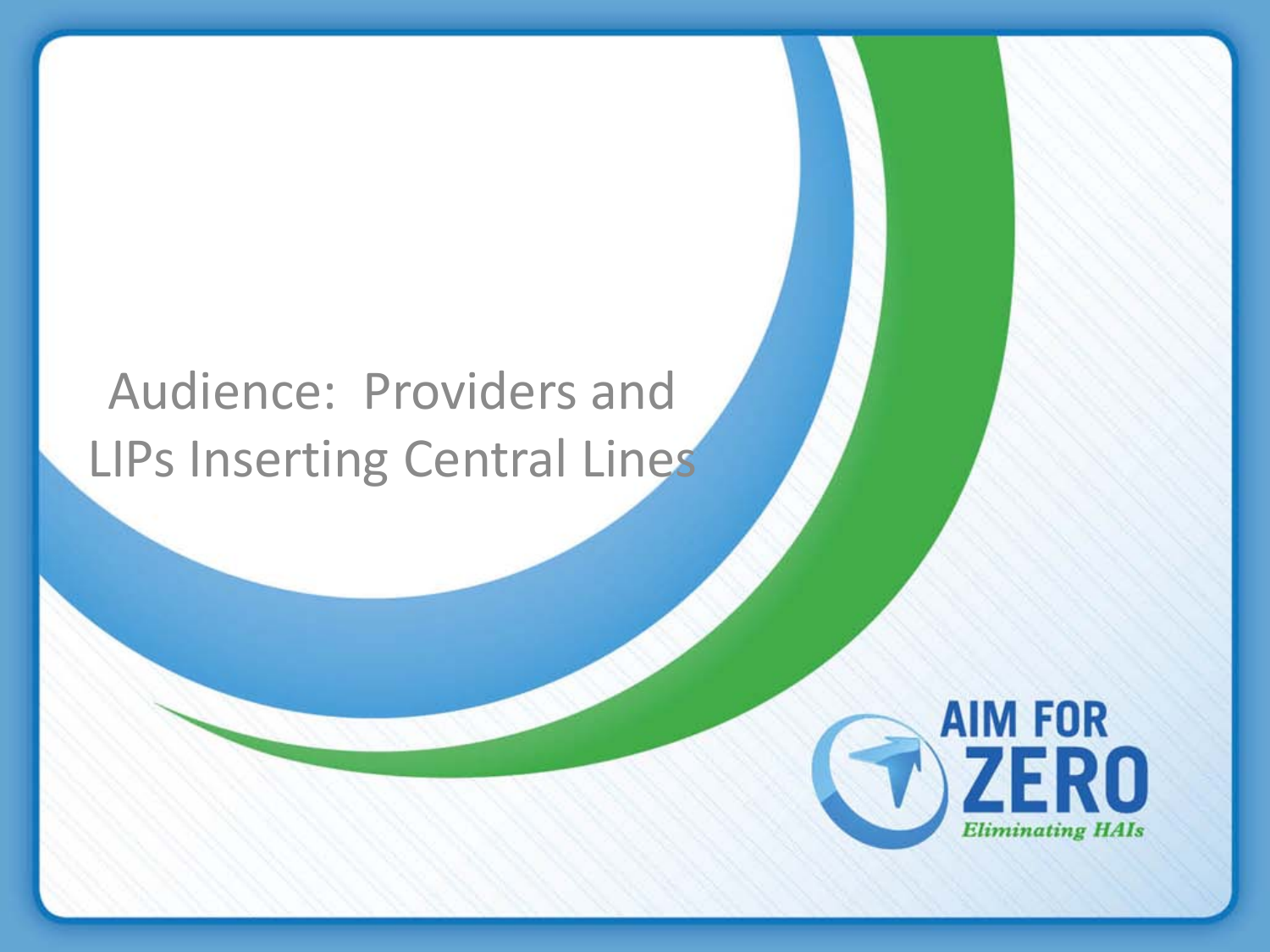# **Preventing Central Line Associated Blood Stream Infections (CLABSI)**

#### Clinical Services Group

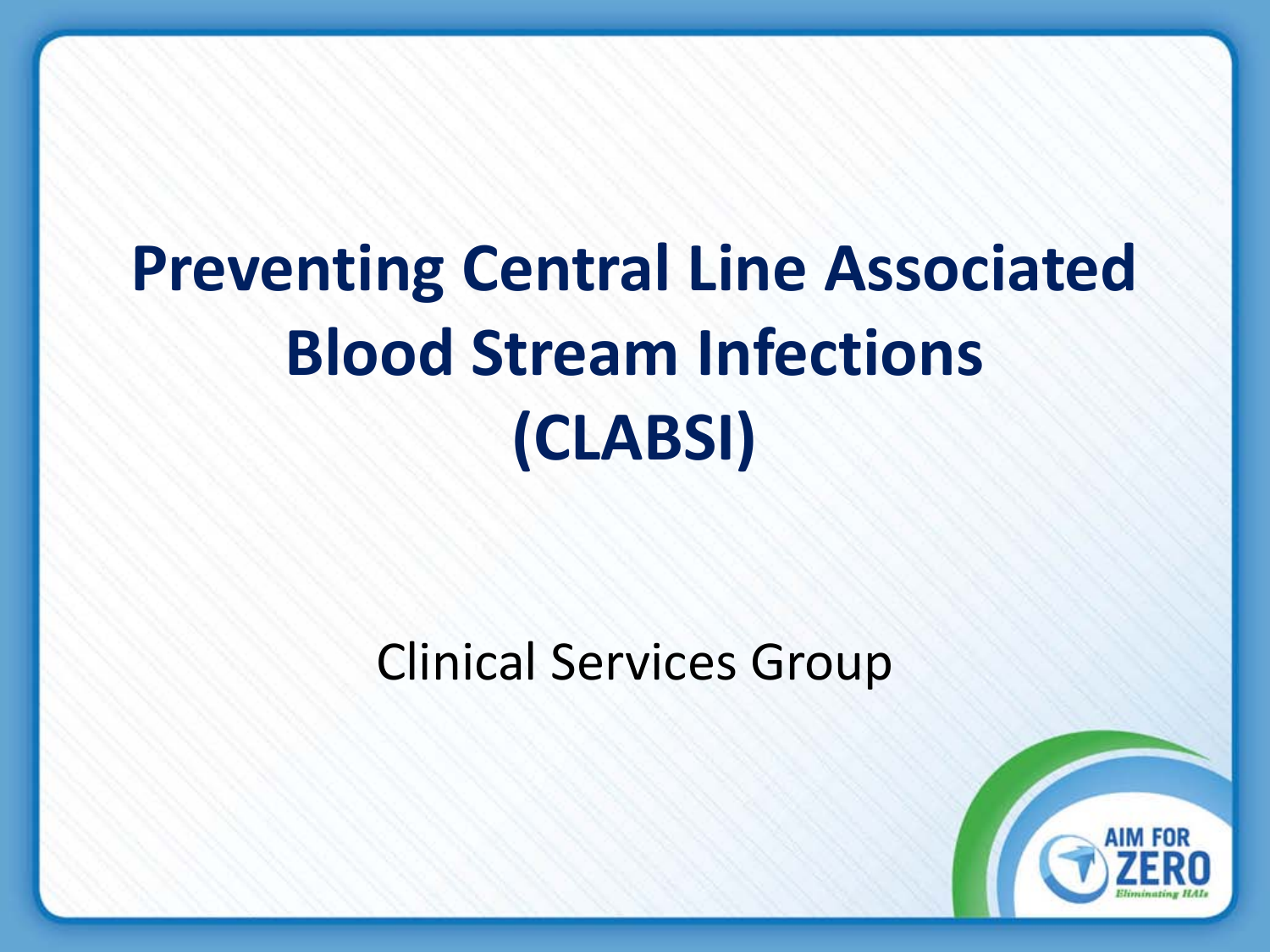# **The Impact of CLABSI**

▶ 90% of all catheter related BSIs are associated with central-line catheters

- •250,000 cases of (CLABSI) annually in the US
- •80,000 cases occur annually in ICU's
- •The attributable mortality of a CLABSI is 12-25%

•The attributable cost up to \$20,000-\$56,000 per episode

*Mermel LA. Prevention of intravascular catheter-related infections. Ann Intern Med. 2000;132(5):391-402:* 

*Maki et al., The risk of bloodstream infection in adults with different intravascular devices: a systematic review of 200 published prospective studies. Mayo Clin Proc. 2006 81(9):1159-71.*

*Dimick J B; et al. Increased resource use associated with catheter-related bloodstream infection in the surgical intensity Archives of Surgery 2001;136(2):229-34.*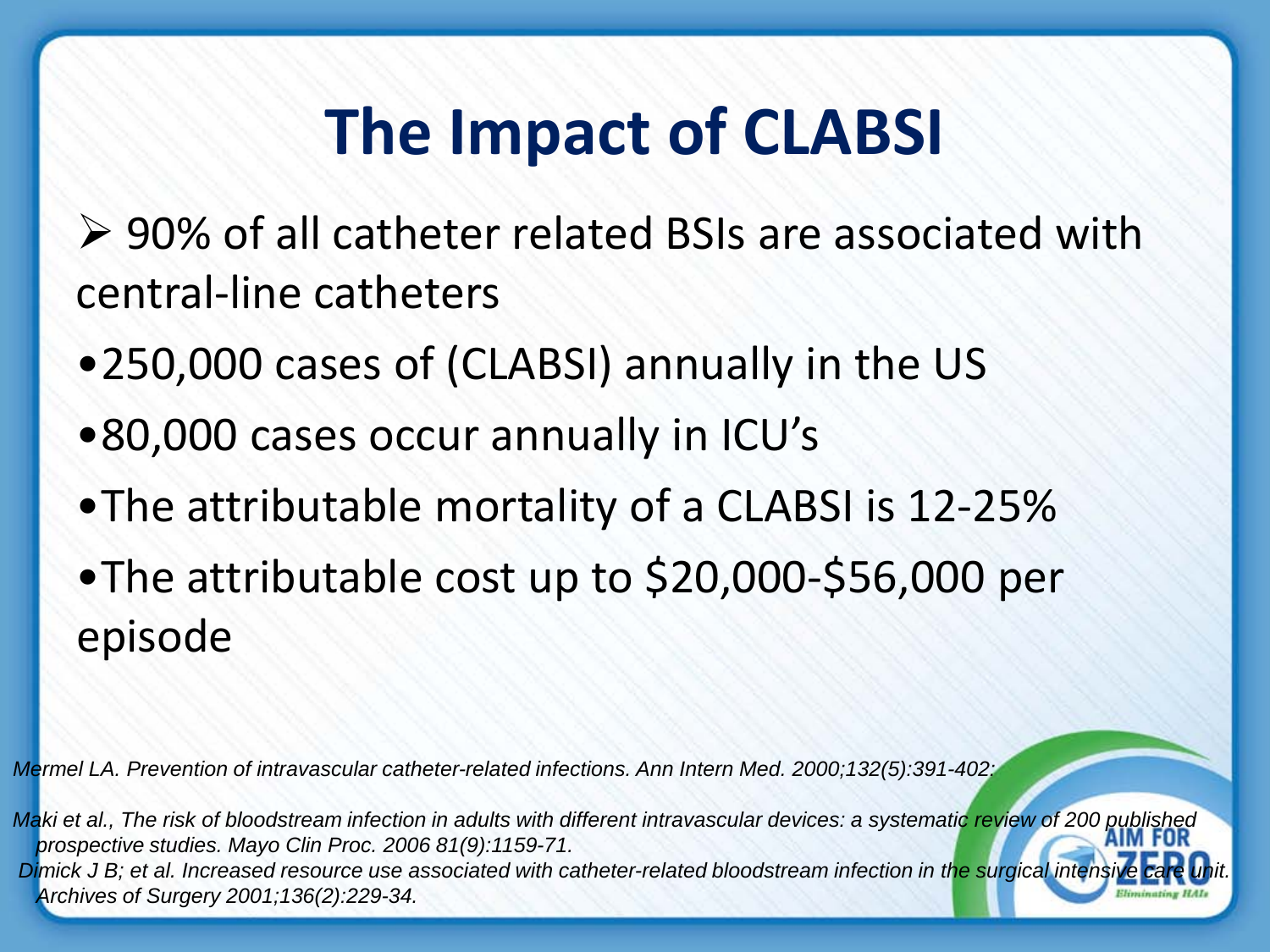# **Why do I need to complete this orientation ?**

**Problem**: 1) Vascular access device (VAD) associated infections increase morbidity, mortality, hospital length of stay (LOS) and costs 2) Education of health care workers decreases health care associated infections.

**Intervention:** Mandatory course to achieve standardization of infection prevetion practices during central vascular access device insertion.

**Outcome:** 1) Education in one center<sup>1</sup> achieved a 26% relative reduction in central line infections & saved 1.3 million dollars. The same outcomes have been achieved by Johns Hopkins and Keystone2

> 1 Sheretz et al. *Ann Intern Med*. 2000;64:1-8 <sup>2</sup> Pronovost et al. *N Engl J Med* 2006; 355:2752-32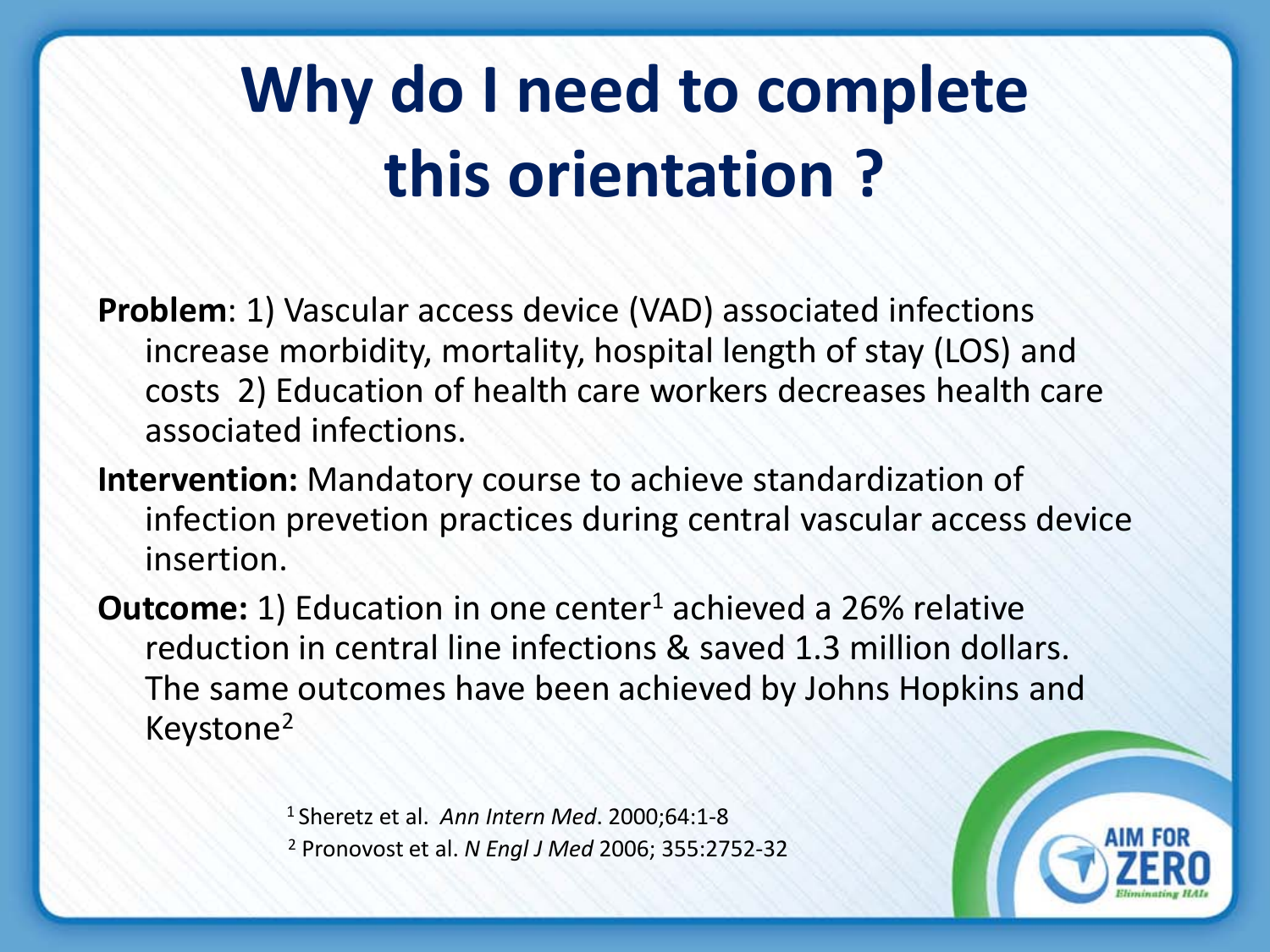# **Safe Practice Check**

Central catheter insertions are invasive procedures.

They require procedure time-outs.\*



\*elective insertion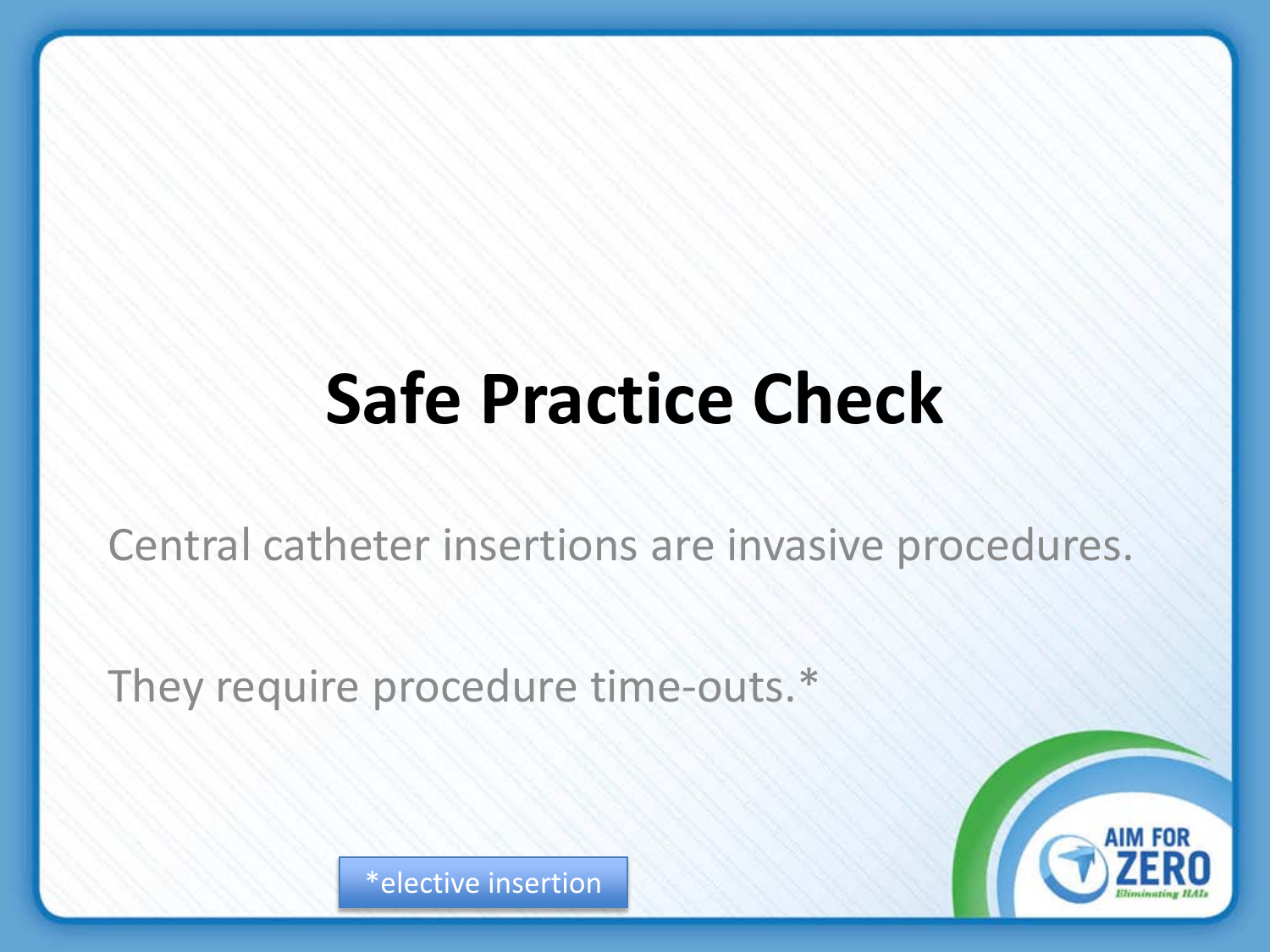# Rules for Conducting a Procedure "Time Out"

- Everyone stops. The time out is given the full attention of all participants.
	- Include the patient, if possible
	- A time out is done *even if there is only one person present.*
- Confirm the following 3 elements against what is noted in the chart:
	- –**Correct patient**

–**Correct site**

#### –**Correct procedure and evidenced based practices**

Prior to central line insertion, the time out check should include identifying a medical indication if the femoral site is selected.

All participants in the time out state out loud whether they agree or disagree that the 3 elements checked are correct. Everyone should be able to hear everyone else's response. Resolve any concerns verbalize before proceeding.

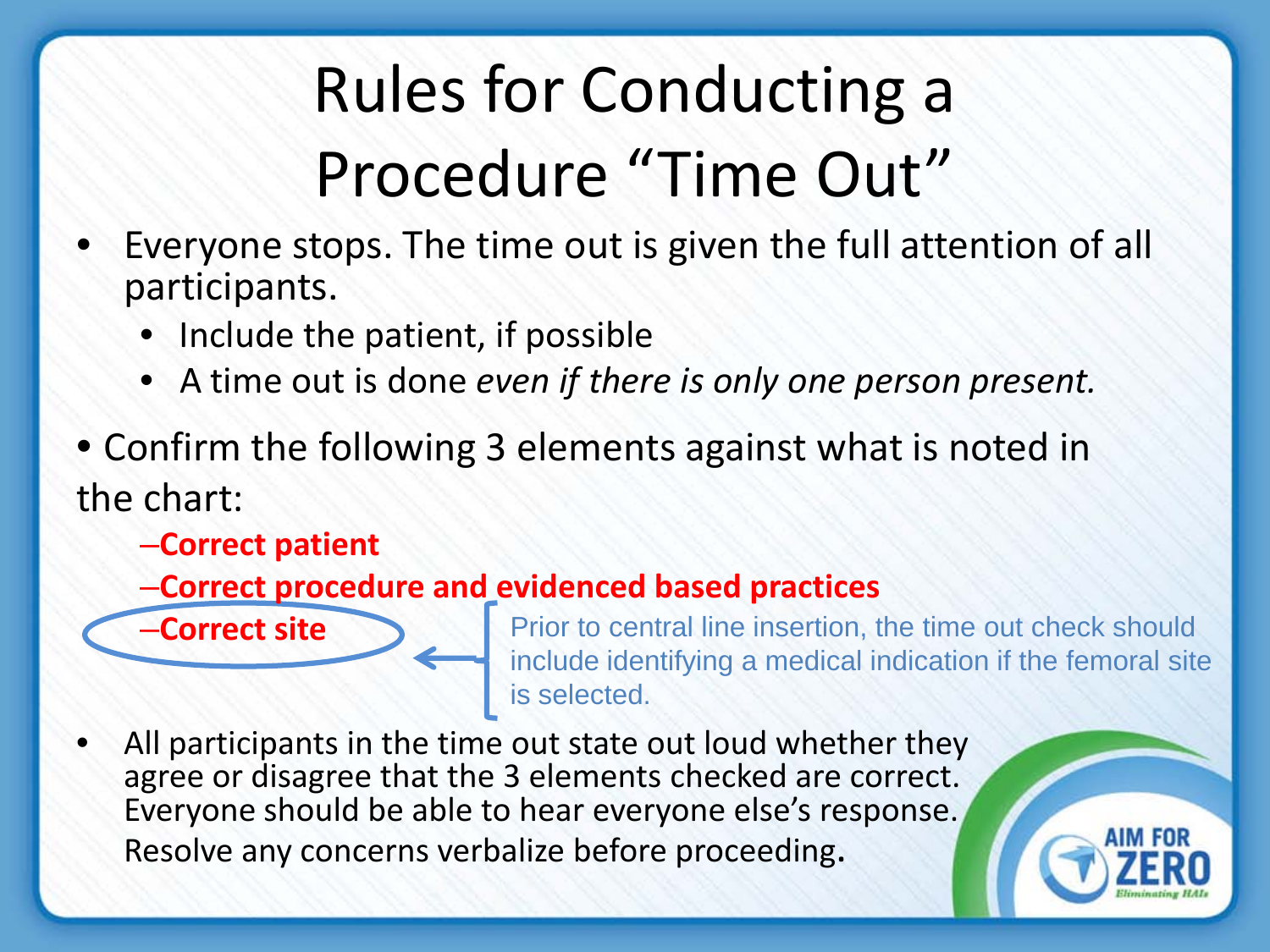# **Team Communication "Err on the Side of Caution"**

If a deviation from an evidenced-based CLABSI prevention strategy occurs or any element of the time-out is in question, *every* member of the team is expected to:

 $\checkmark$  Speak up

 $\checkmark$  State the concern objectively

 $\checkmark$  Propose possible solutions

All teams members—irrespective of their seniority;

status; or position—work cooperatively to:

 $\checkmark$  Resolve the concern

 $\checkmark$  Ensure every patient receives the safest care

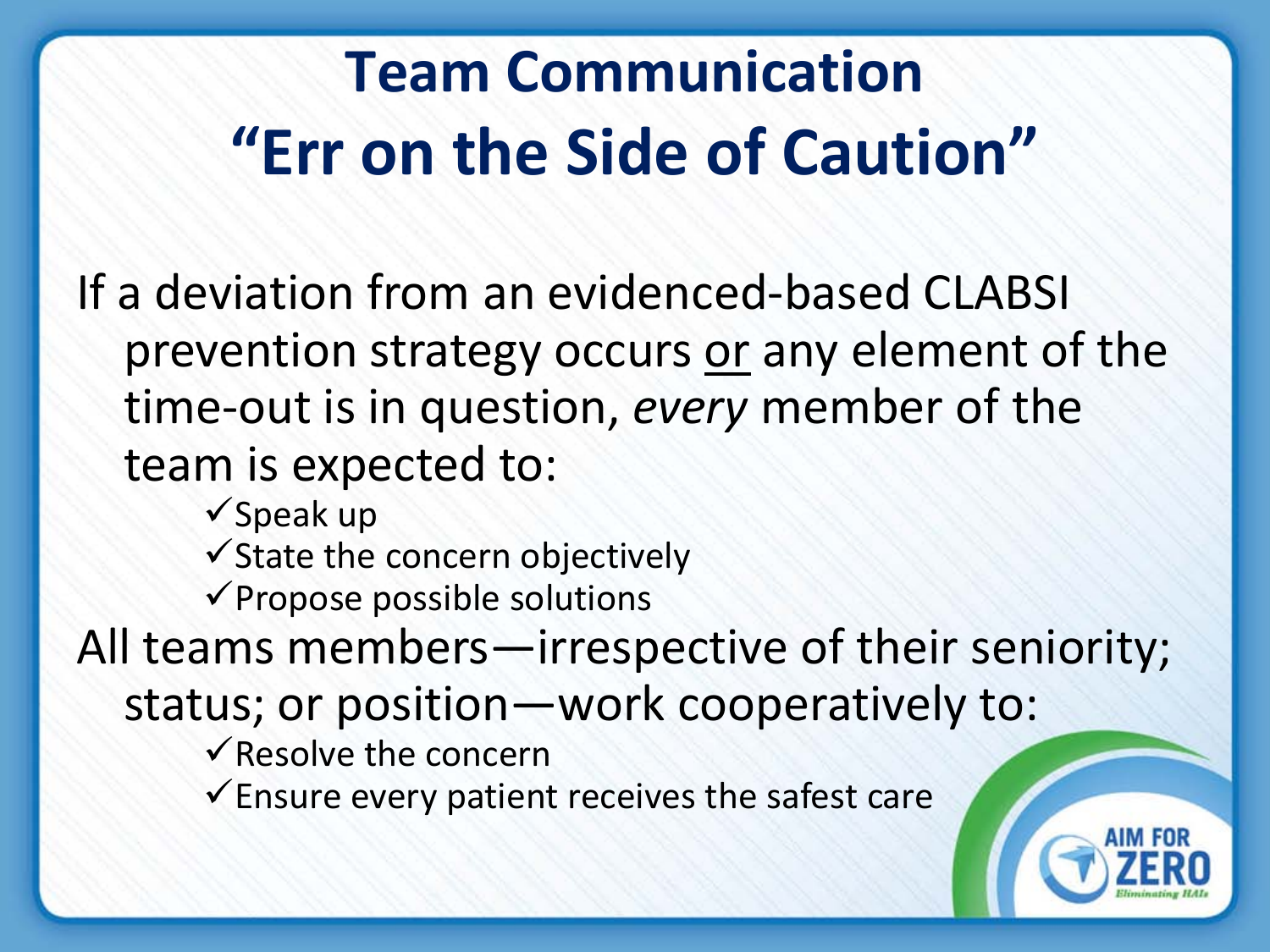**Evidence Based Prevention Practices to Prevent Central Line Associated Blood Stream Infections**

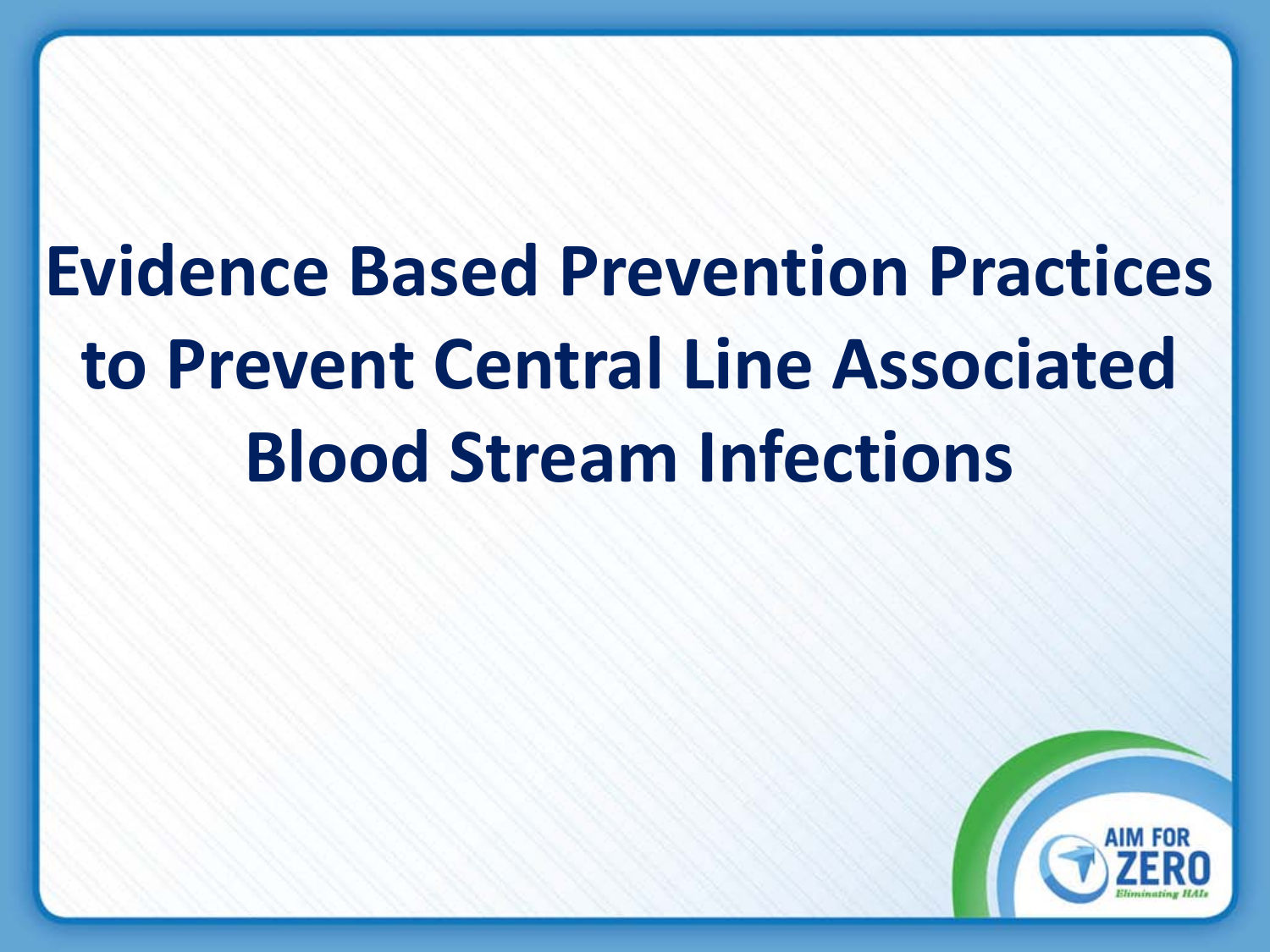### **5 Evidence Based Strategies to Prevent CLABSI**

•Prevention of CLBSI revolves around 5 best practices. When these interventions are bundled together, they significantly decrease CLBSI. These practices are:

- 1. Good Hand Hygiene
- 2. Use of Maximal Barrier Precautions For Insertion
- 3. Use of Chlorhexidine/alcohol to Prepare Skin
- 4. Optimal Catheter Site Selection, with Avoidance of the Femoral Vein for Central Venous Access in Adult Patients
- 5. Daily Review of Line Necessity with Prompt Removal of Unnecessary Lines

*Warren et al. ICHE 2006:27;662-7 Marschall et al. ICHE 2008:29; 22S-30S*

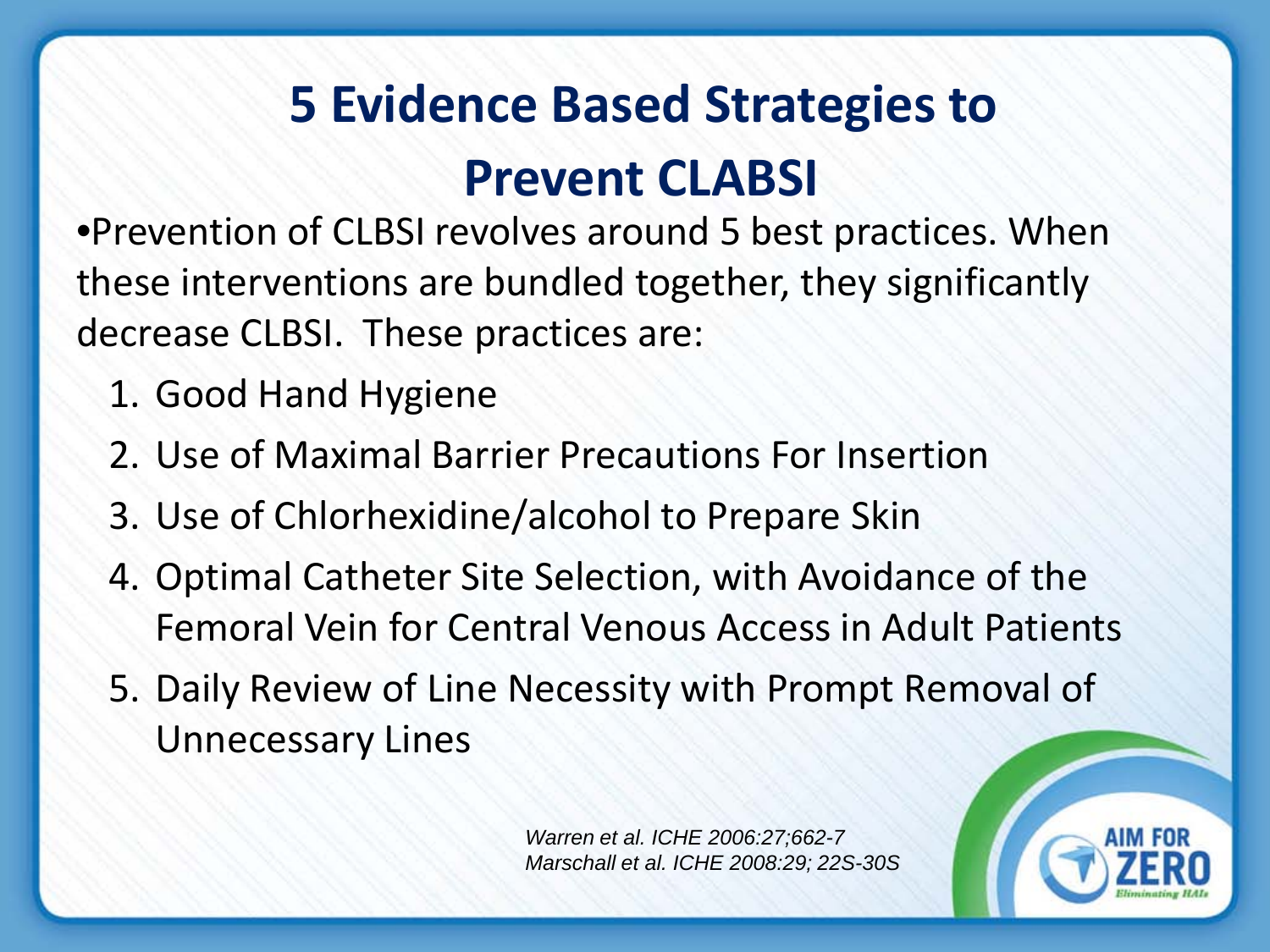#### **Hand Hygiene And What You Need to Know**

•More than 20 studies (including more than 8 prospective studies) have shown that improvement in hand hygiene compliance *significantly* decreases nosocomial infection rates (including MRSA transmissions).

•Alcohol hand rubs are efficacious and easier to use than soap and water. They have excellent activity against bacteria and fungi, mycobacteria, enveloped viruses, HIV, respiratory viruses) and easier to use in many situations

•Hand hygiene is an important first step in preventing CLABSI.

Alegranzi and Pittet J Hosp Infect 2009 73:305-315; Backman C et al Am J Infect Control 2008 36 (5):333-48; Clin Infect Dis 1999;29:1287-94; Pittet et al. Lancet 2000;356:1307-1312

AIM FO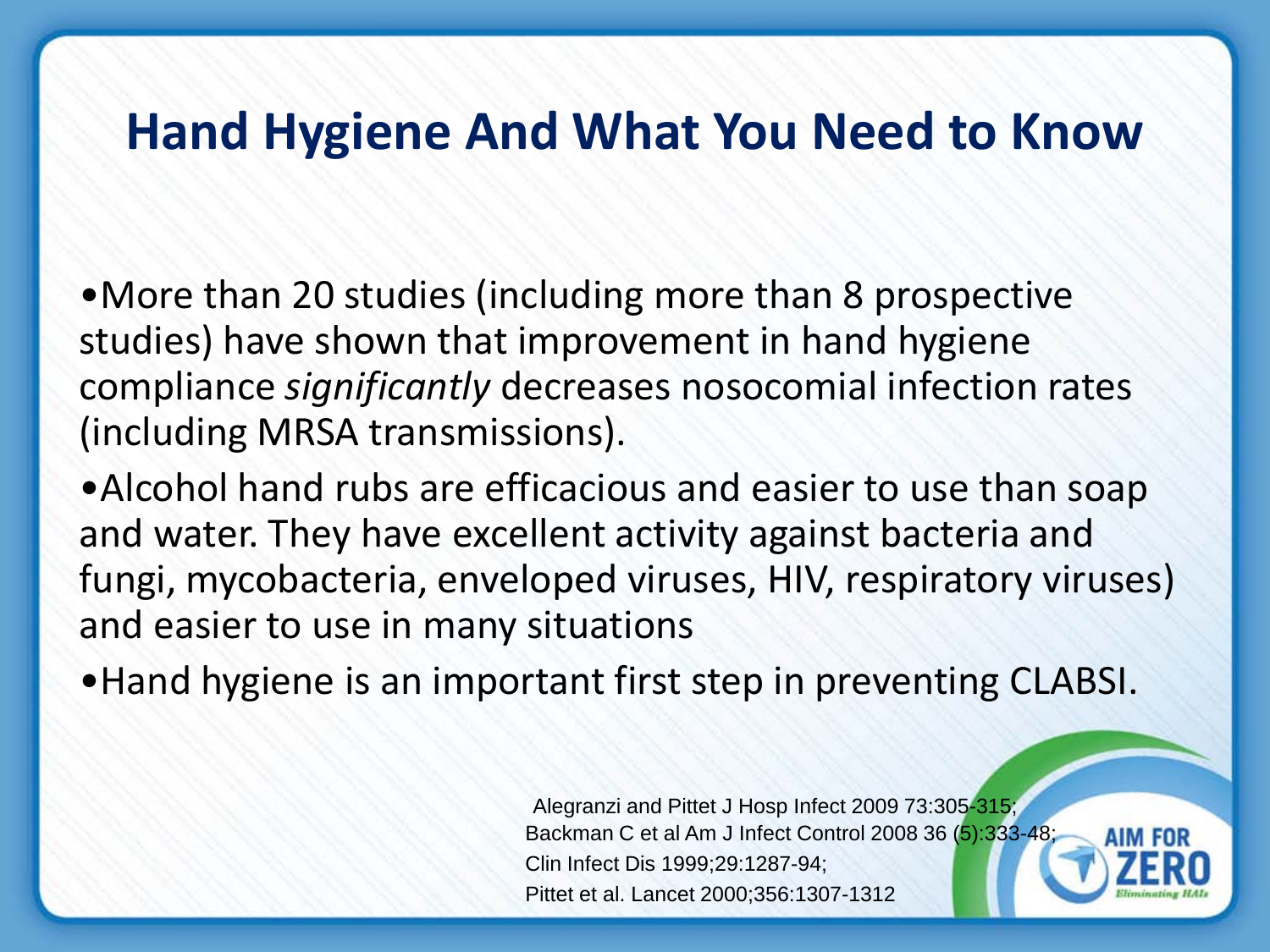#### **Maximal Barrier Precautions Data**



**FIGURE 1A.** The large drape used in the maximal barrier arm consisted of a full body drape that covered the patient's head and body.

Maximum barrier precautions- the drape covers the patient from head to foot

#### •3 studies:

1)Mermel1991 Am J Med 91(3B):197S-205S. Prospective, Cross-sectional Study (Swan Ganz Catheters) demonstrated that the risk of infection was **2.2 fold higher when MBP were not used (p=0.03)**

2)Raad 1994 Infect Control Hosp Epidemiol 15:231-8. Prospective, Randomized Study (Central Venous Catheters) demonstrated that the risk of infection **was 3.3 fold higher when MBP were not used (p=0.03)** 

3) Lee 2008 Infect Control Hosp Epidemiol 2008;29:947-950 demonstrated that the risk for infection was **5.2 higher when MBP were not used (p=0.02)**

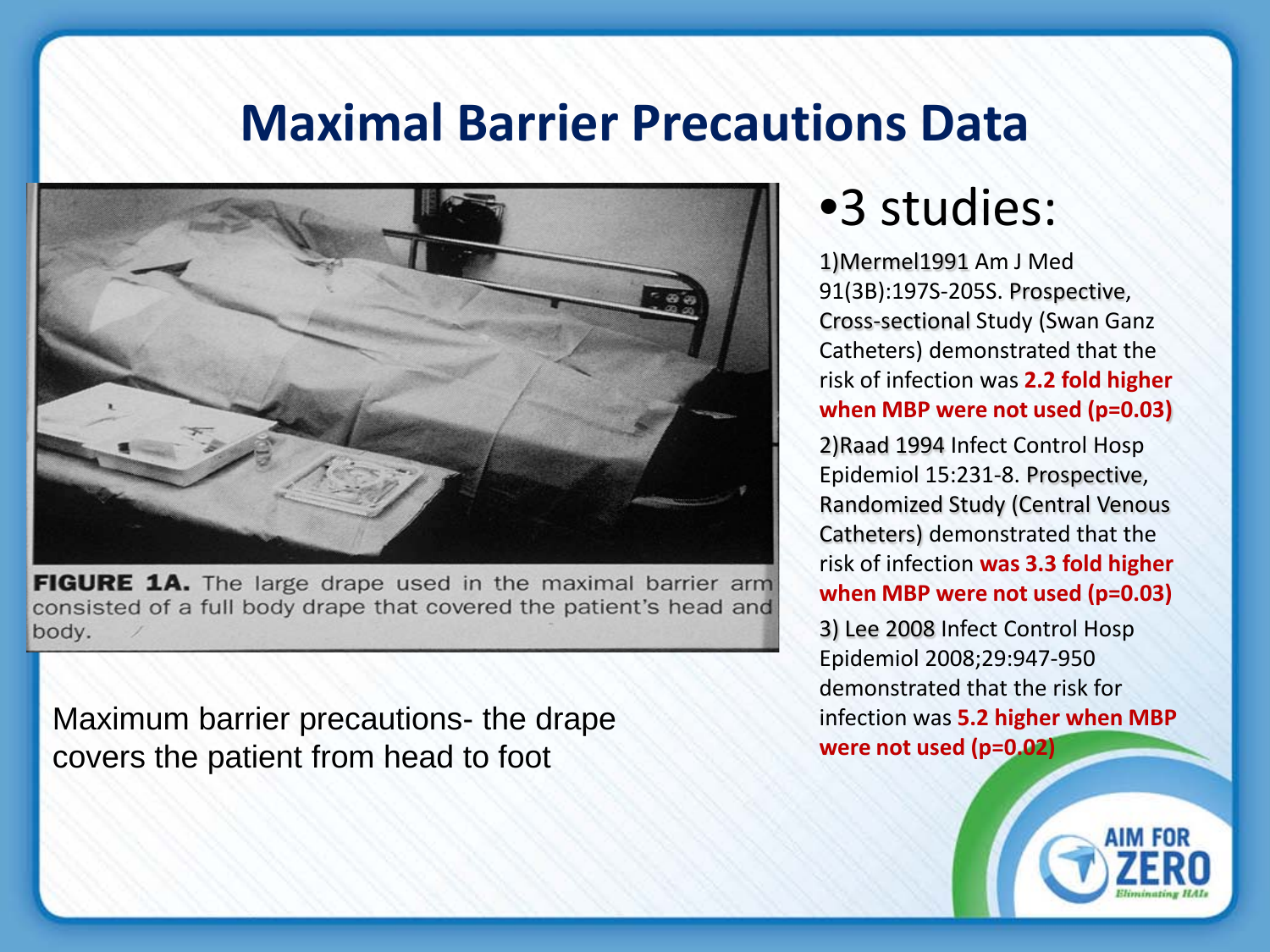#### **Maximal Barrier Precautions**

| <b>Operator &amp; supervisor</b><br>(or anyone at risk for<br>crossing the sterile field:                                                                                                                    | <b>For the Patient</b>                                          | <b>For the Assistant</b>                                                                                                                                                                                     |
|--------------------------------------------------------------------------------------------------------------------------------------------------------------------------------------------------------------|-----------------------------------------------------------------|--------------------------------------------------------------------------------------------------------------------------------------------------------------------------------------------------------------|
| •Hand hygiene<br>•Non-sterile cap and<br>mask<br>•All hair should be<br>under cap<br>(includes beard<br>and mustache)<br>•Mask should<br>cover nose and<br>mouth tightly<br>•Sterile gown<br>•Sterile gloves | •Cover patient's head and<br>body with a large sterile<br>drape | •Hand hygiene<br>•Non-sterile cap and<br>mask<br>•All hair should be<br>under cap<br>(includes beard<br>and mustache)<br>•Mask should<br>cover nose and<br>mouth tightly<br>•Sterile gown<br>•Sterile gloves |

Note: people in the same room who are not involved with the procedure (and who are not at risk for crossing the sterile field) do not need to wear maximal barrier precautions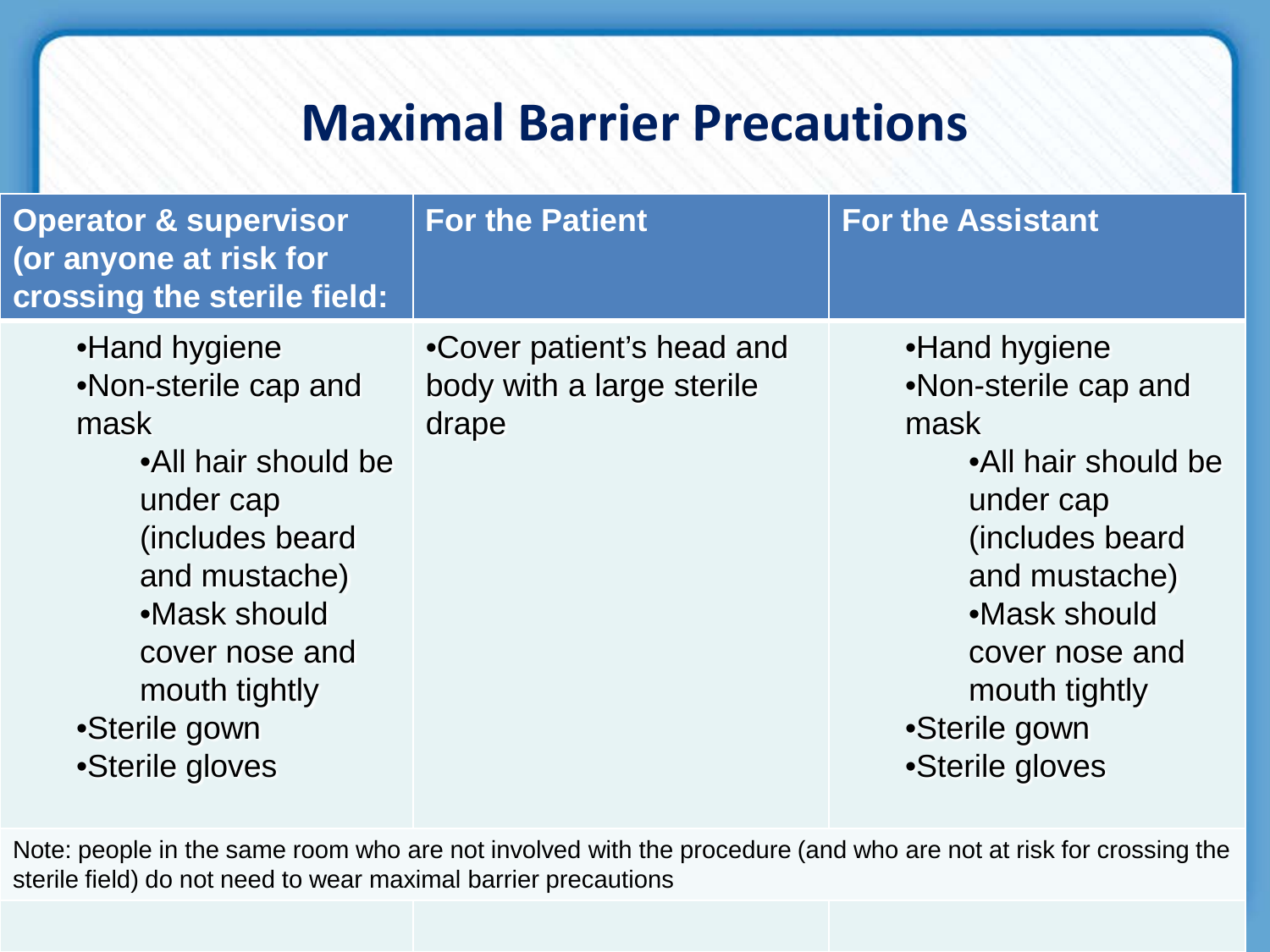### **CHG/Alcohol Skin Prep Is Best**

•Skin prep with CHG/alcohol is more effective than with povidone iodine (Betadine) in preventing **CLABSI** 

•This meta-analysis found that use of CHG reduced the risk of CLABSI by 49%



Chaiyakunapruk N et al. *Ann Intern Med.* 2002;136:792-801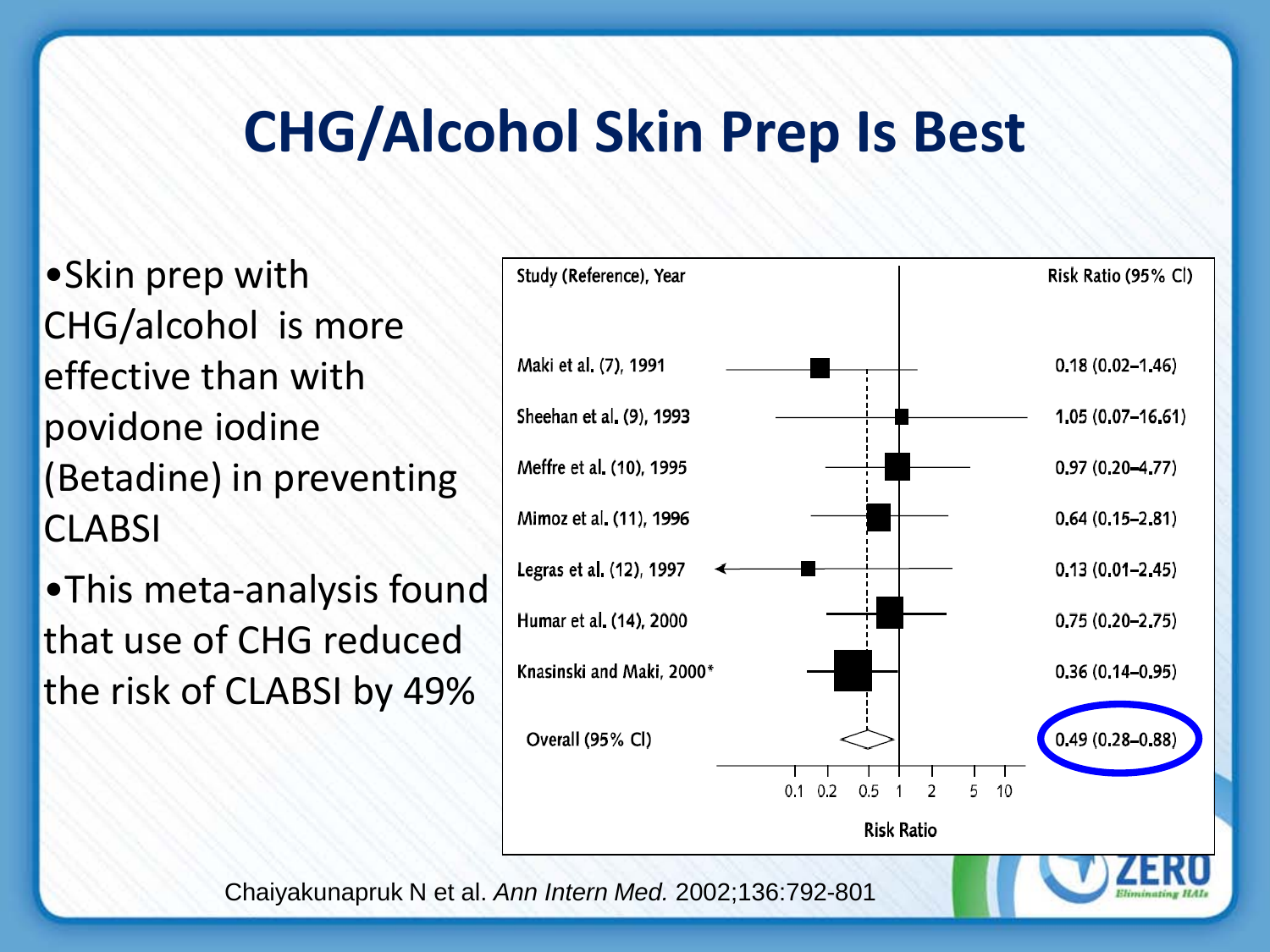# **Aseptic Technique**



- Prepare skin with Chlorhexidine 2% in 70% isopropyl alcohol.
- Pinch wings on the "Chloraprep" applicator to pop the ampule. Hold the applicator down to allow the solution to saturate the pad. Press sponge against skin, apply chlorhexidine solution using a back and forth friction scrub for at least 30 seconds. Do not wipe or blot.
- Allow antiseptic solution time to dry **completely** before puncturing the site (may take 2 minutes).

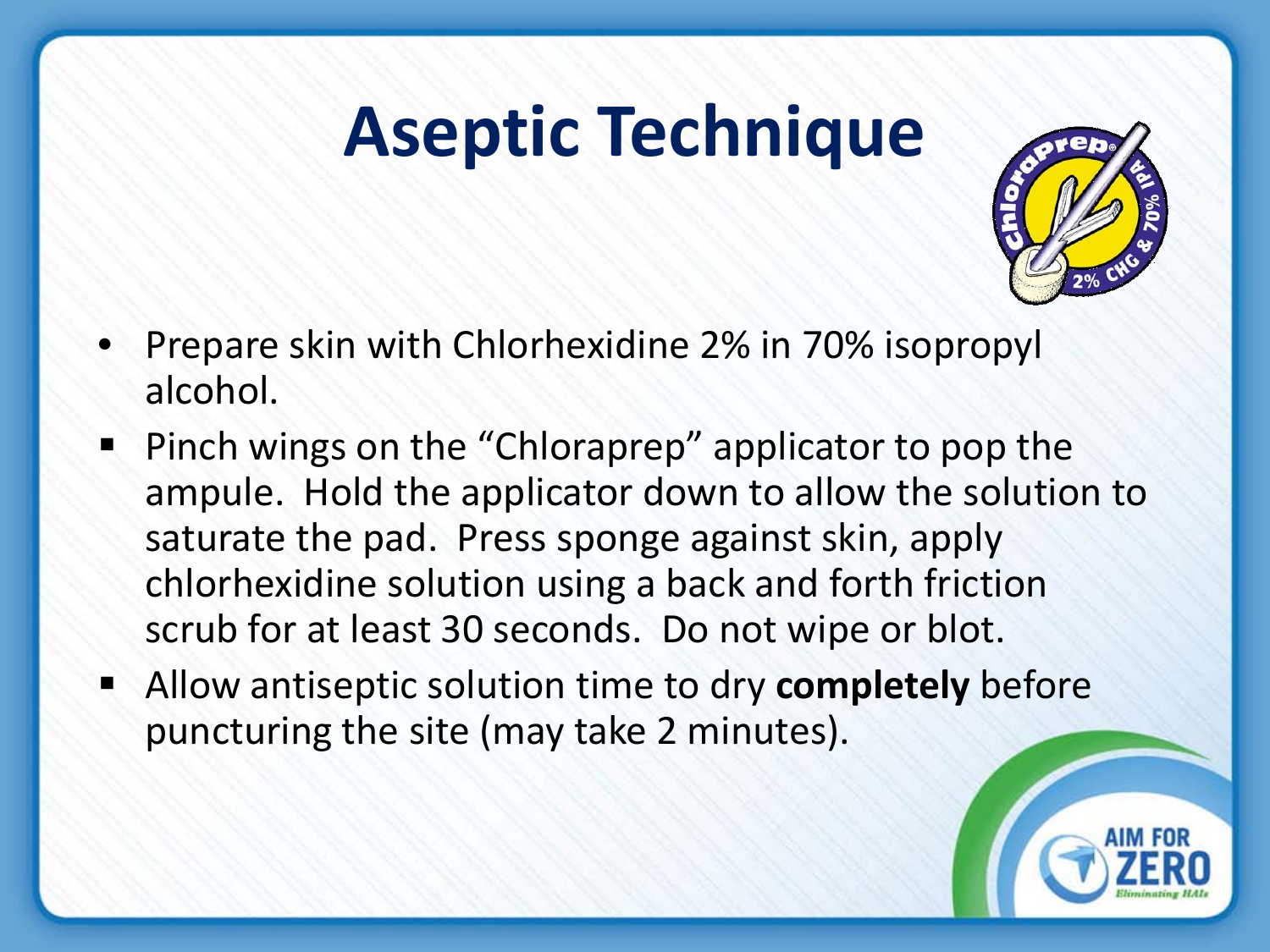### **Choice of Site**

•The femoral site should be avoided.

In a clinical trial of ICU patients randomized to femoral or subclavian lines there were:

- Higher rate of **infectious** complications (colonization and BSI combined) in femoral grp: 19.8% vs 4.5% (p < .001)
- Higher rate of **thrombotic** complications in femoral grp:  $21.5\%$  vs.  $1.9\%$  (p < .001); complete thrombosis 6% vs 0%
- The preferred order of preference:
- 1) Subclavian  $\rightarrow$  2) Internal Jugular  $\rightarrow$  3) Femoral



Merrer, et al. 2001, JAMA; 286:700-7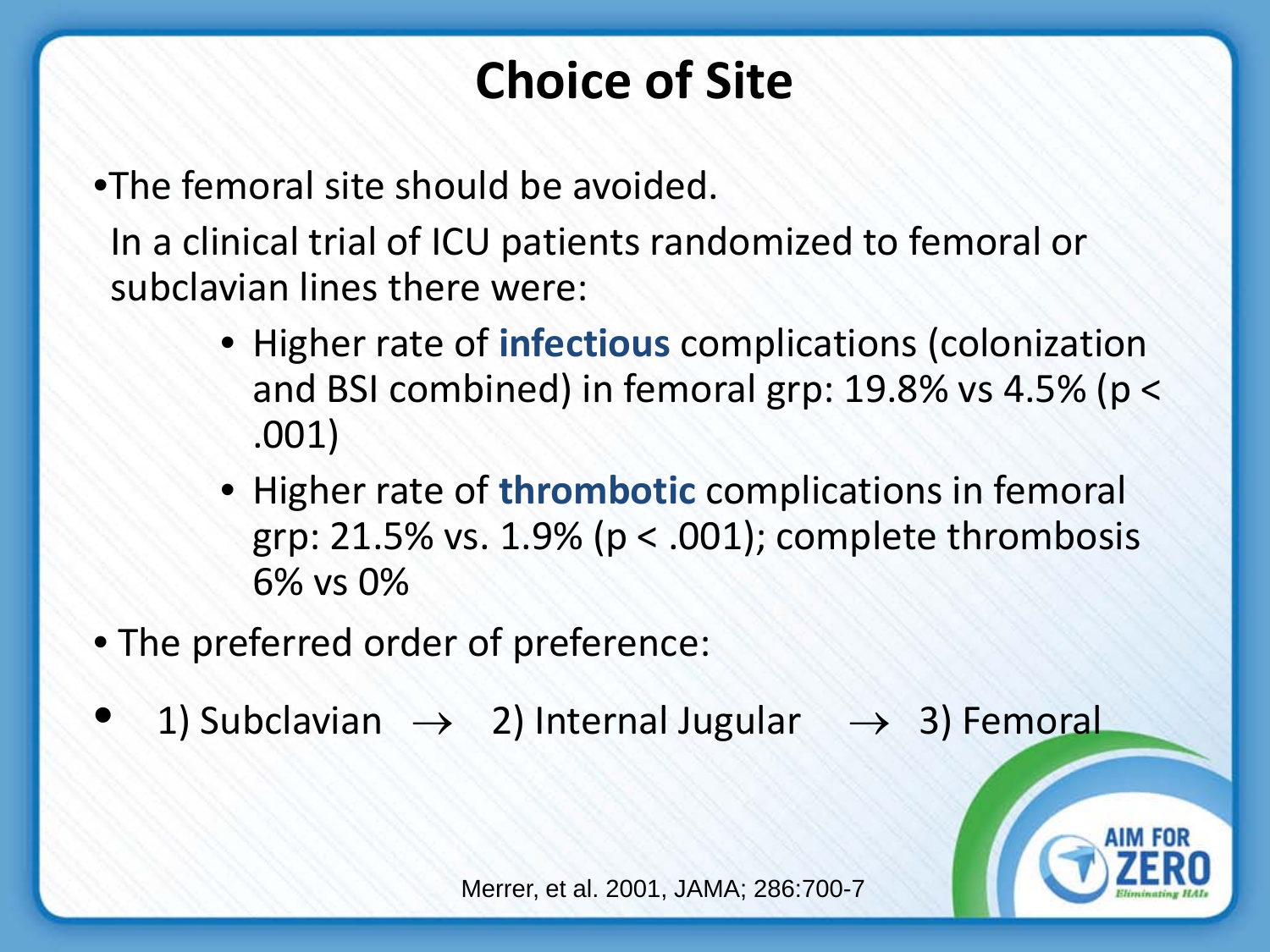#### **Two-Dimensional Ultrasound(US)**

**(Note: This stock picture shows assistants without the best practice personal protective garb consisting of cap, headcover, mask with eye protection and gown**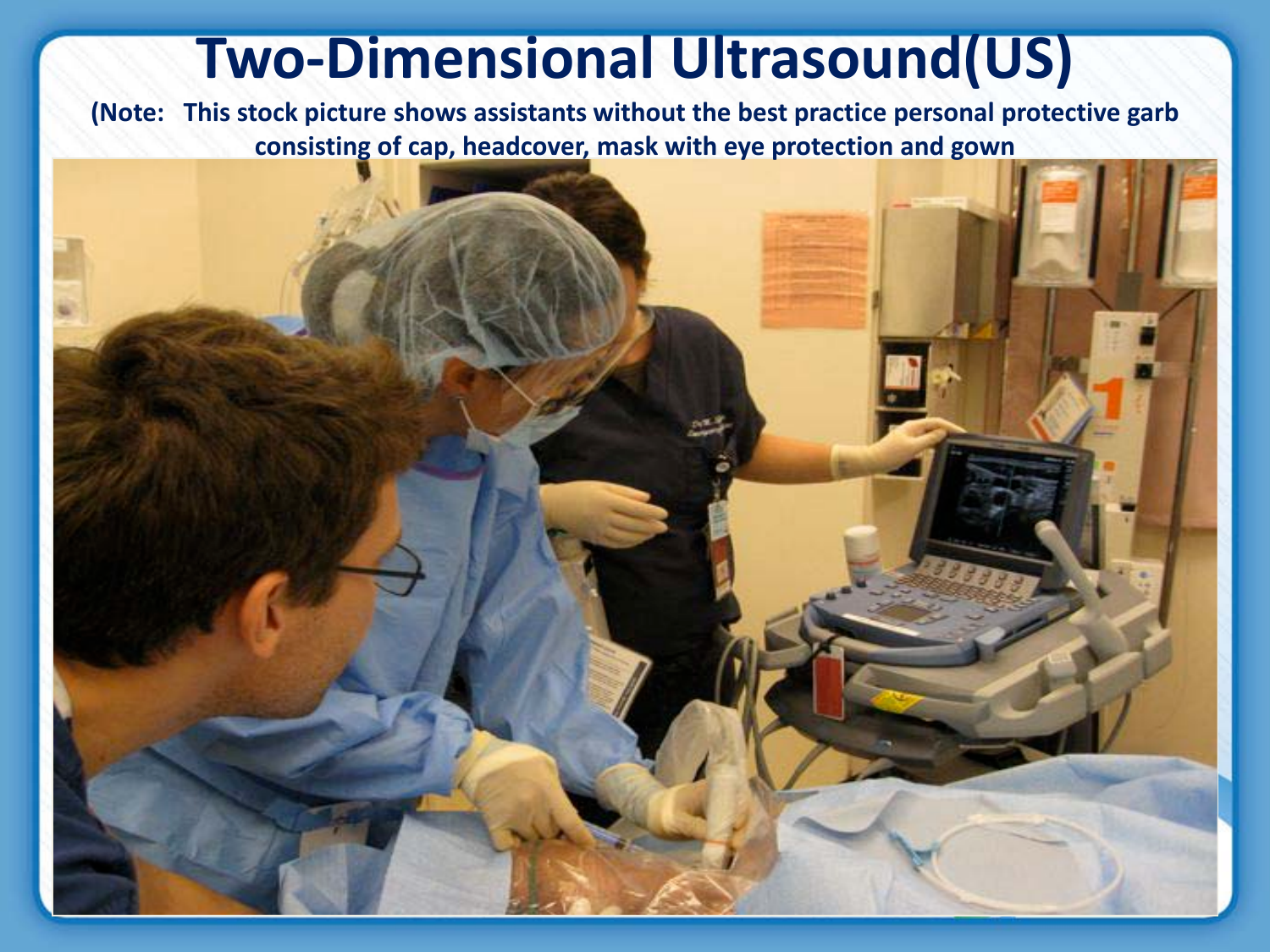### **US-guided versus Anatomical Landmark**

BMJ 2003; 327:361-7.

#### – Meta-analysis of 18 RCTs

- Failed placement: RR ↓ 86%
- Complications: RR ↓ 57%
- First attempt failure: RR ↓ 41%
- Attempts:  $\downarrow$  1.5
- 

• Time:  $\sqrt{69.3}$  (sec)

CDC/HICPAC use US guidance to reduce number of cannulation attempts and mechanical complications if technology is available **1B**

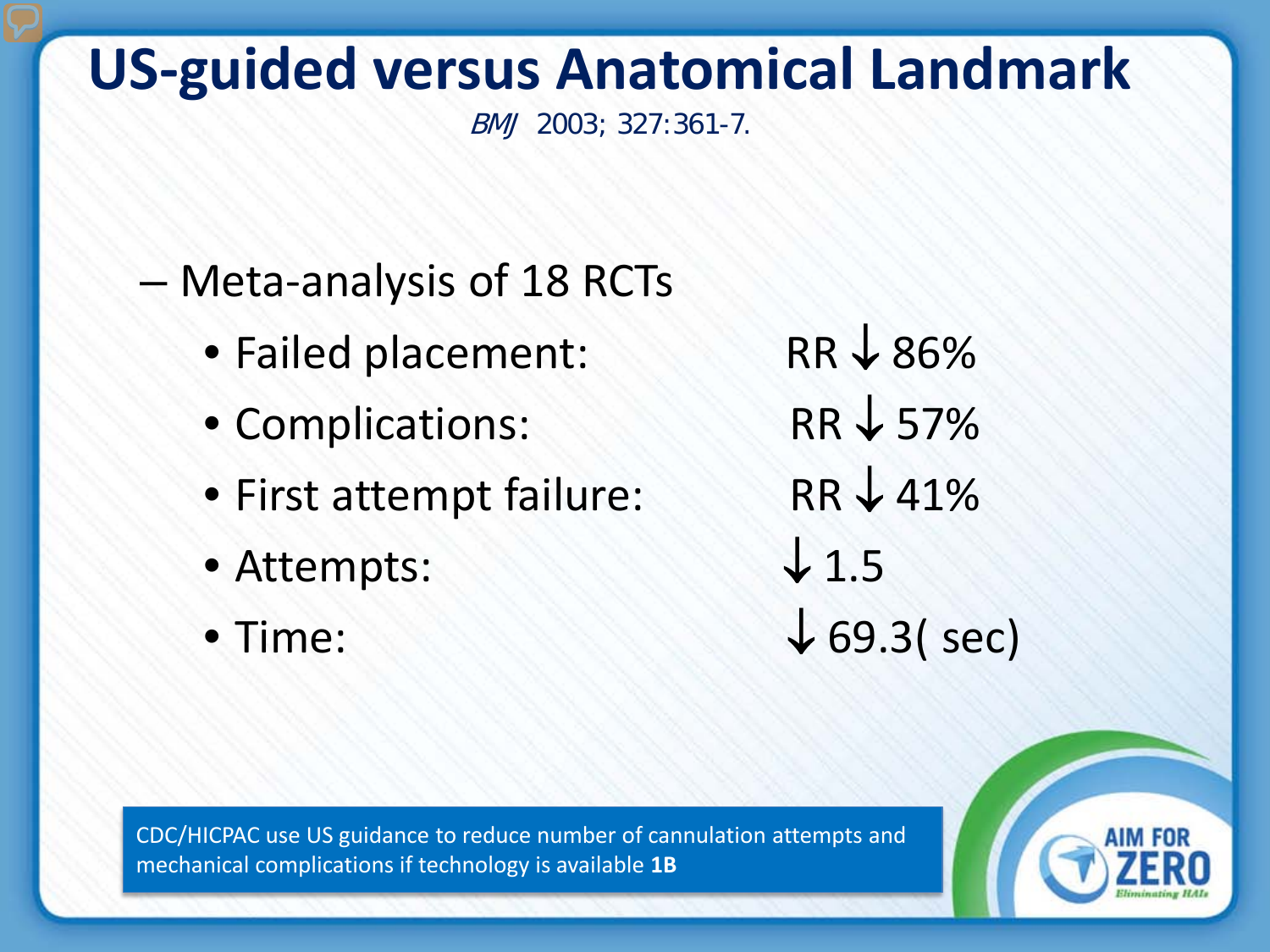### **Special Considerations for Site Selection**

- •Other factors to consider in site choice include:
- **Anatomic deformity**
- **Presence of coagulopathy** 
	- Use a compressible site (e.g., IJ, not SC)
- Hemodialysis patient
	- National Kidney Foundation 2000 Guidelines recommended against the use of the subclavian vein for any central line unless use of the IJ vein is absolutely contraindicated due to the risk of subclavian vein stenosis.
- If the IJ vein is chosen, use the right side to reduce risk of AIM FOR mechanical complications.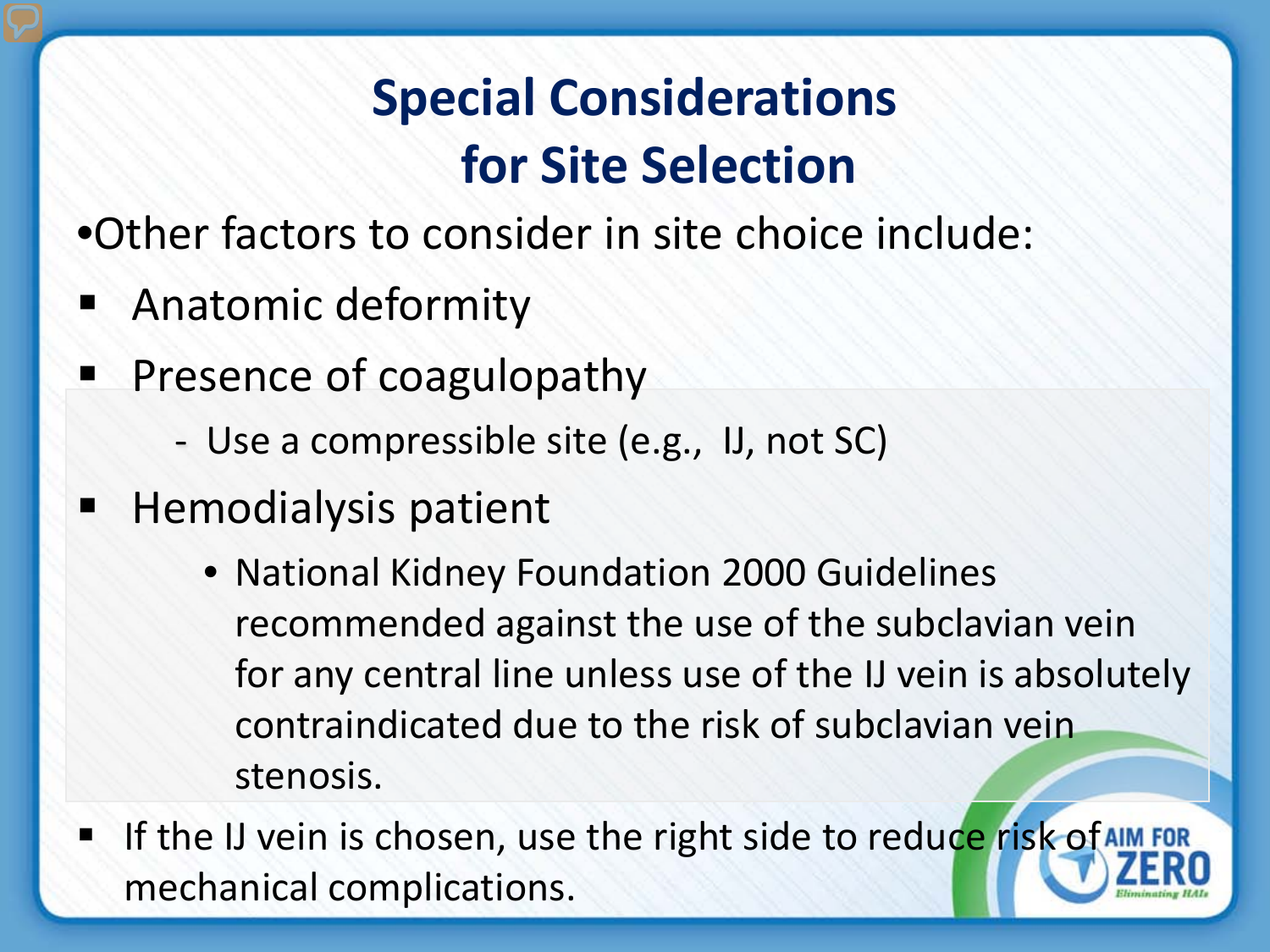# **Post Insertion Care**

- Antimicrobial ointments do not reduce the incidence of CLABSI except HD catheters
- Apply a sterile dressing to the insertion site before the sterile barriers are removed.
- Transparent dressings are preferred to allow visualization of the site.
- If the insertion site is oozing, apply a gauze dressing instead of a transparent dressing.
- Replace dressings when the dressing becomes damp, loosened, soiled or after lifting the dressing to inspect the site.

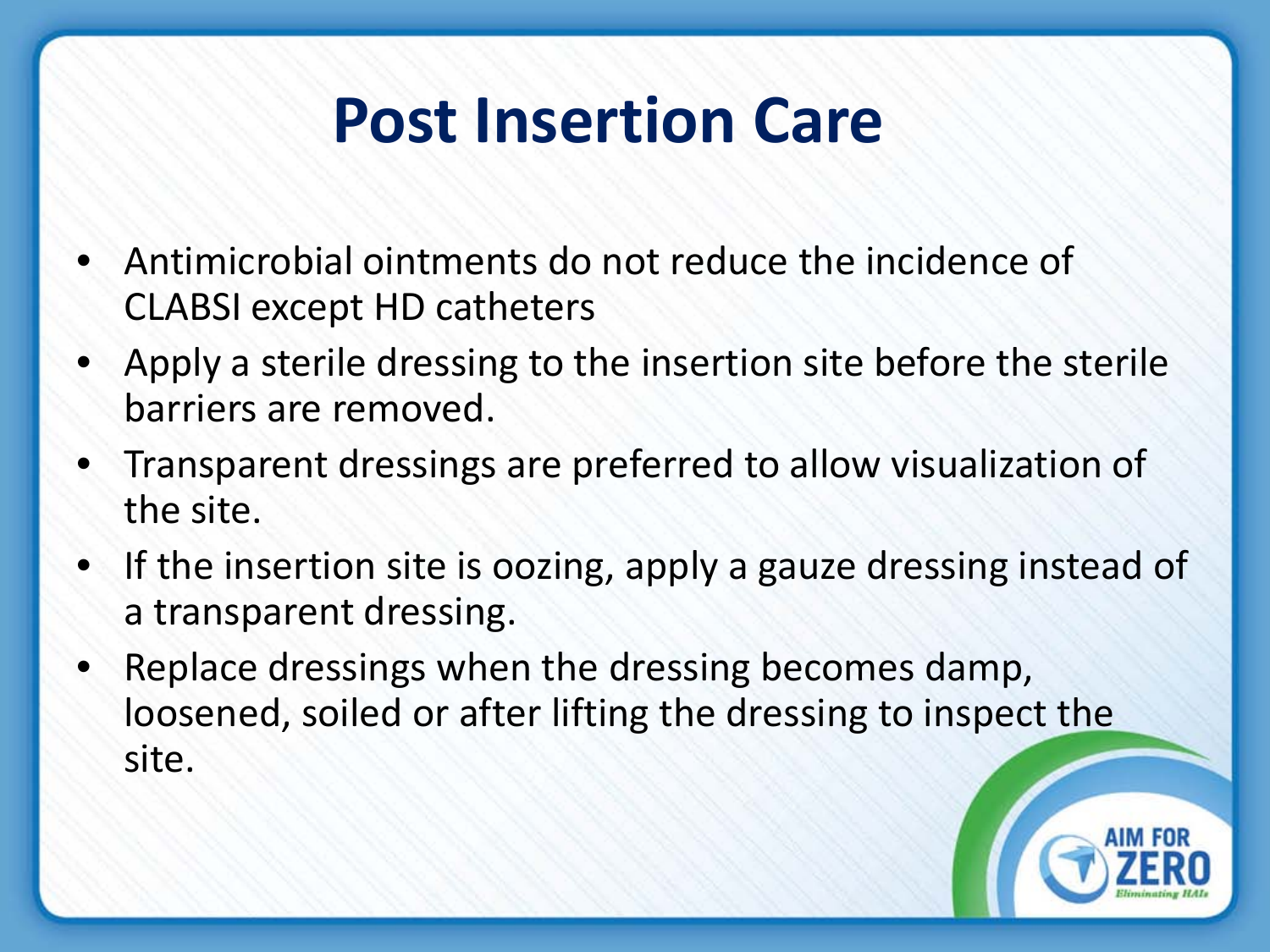# **Daily Review of Medical Necessity**

- Evaluate medical necessity of intravenous catheters daily with the patient care team
- The care team understands and communicates the reason for the central line
- Remove intravenous catheters as soon as possible to reduce the risk of catheter related bloodstream infections.

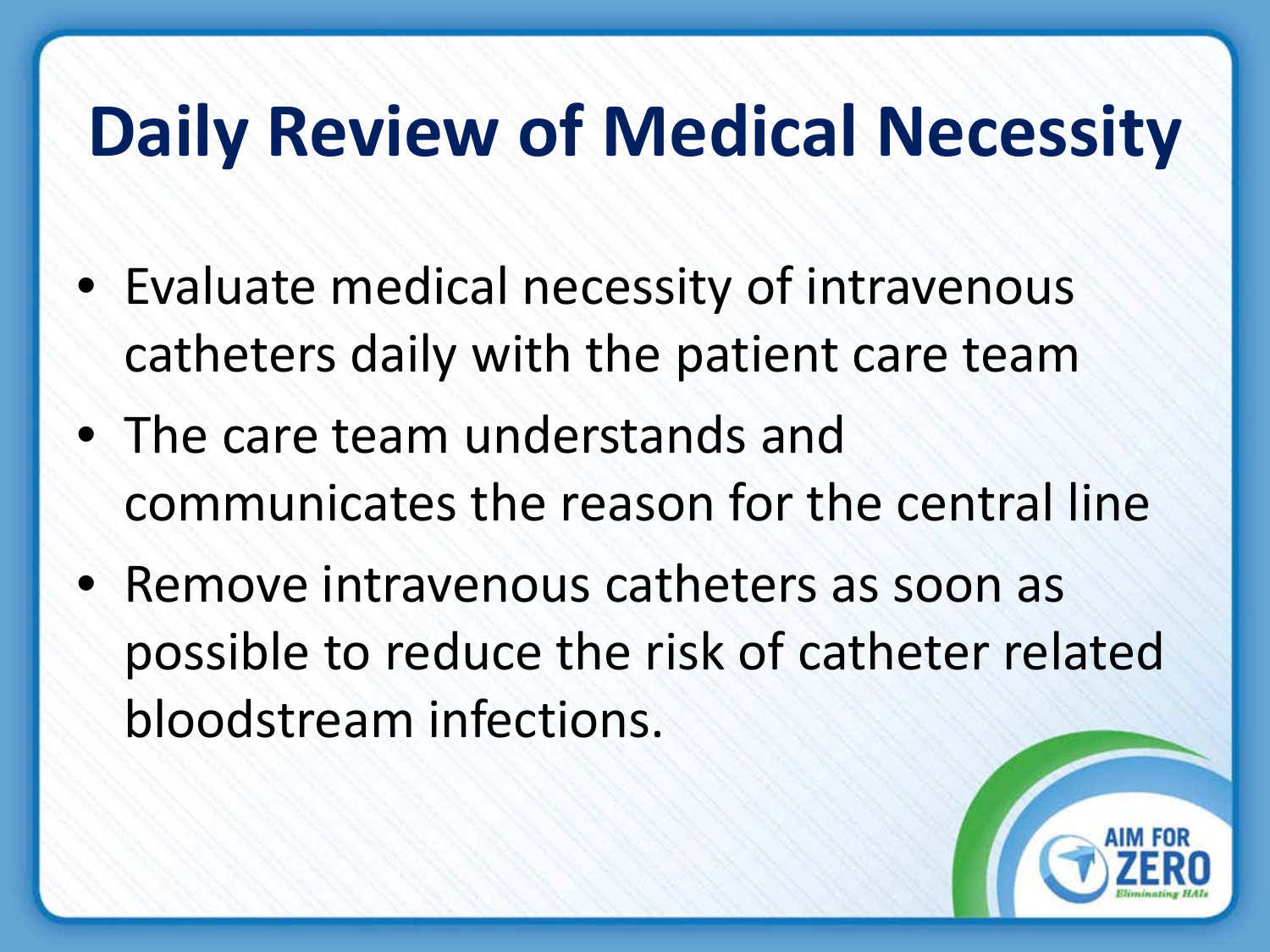### **Central Line Guidewire Exchange**

–Guidewire exchange is acceptable for:

- Replacing a malfunctioning catheter
- Changing a multi-lumen to a single lumen catheter
- Exchanging a pulmonary artery catheter for a central venous catheter
- Clinically stable patients with suspected CLABSI and limited venous access
	- The catheter tip should be cultured and blood cultures sent. If CLABSI is confirmed, the line must be removed.

–Guidewire exchange is not allowed in the presence of a tunnel or exit site infection

Mermel et al. Clinical Infectious Diseases, 2009; 49:1-45.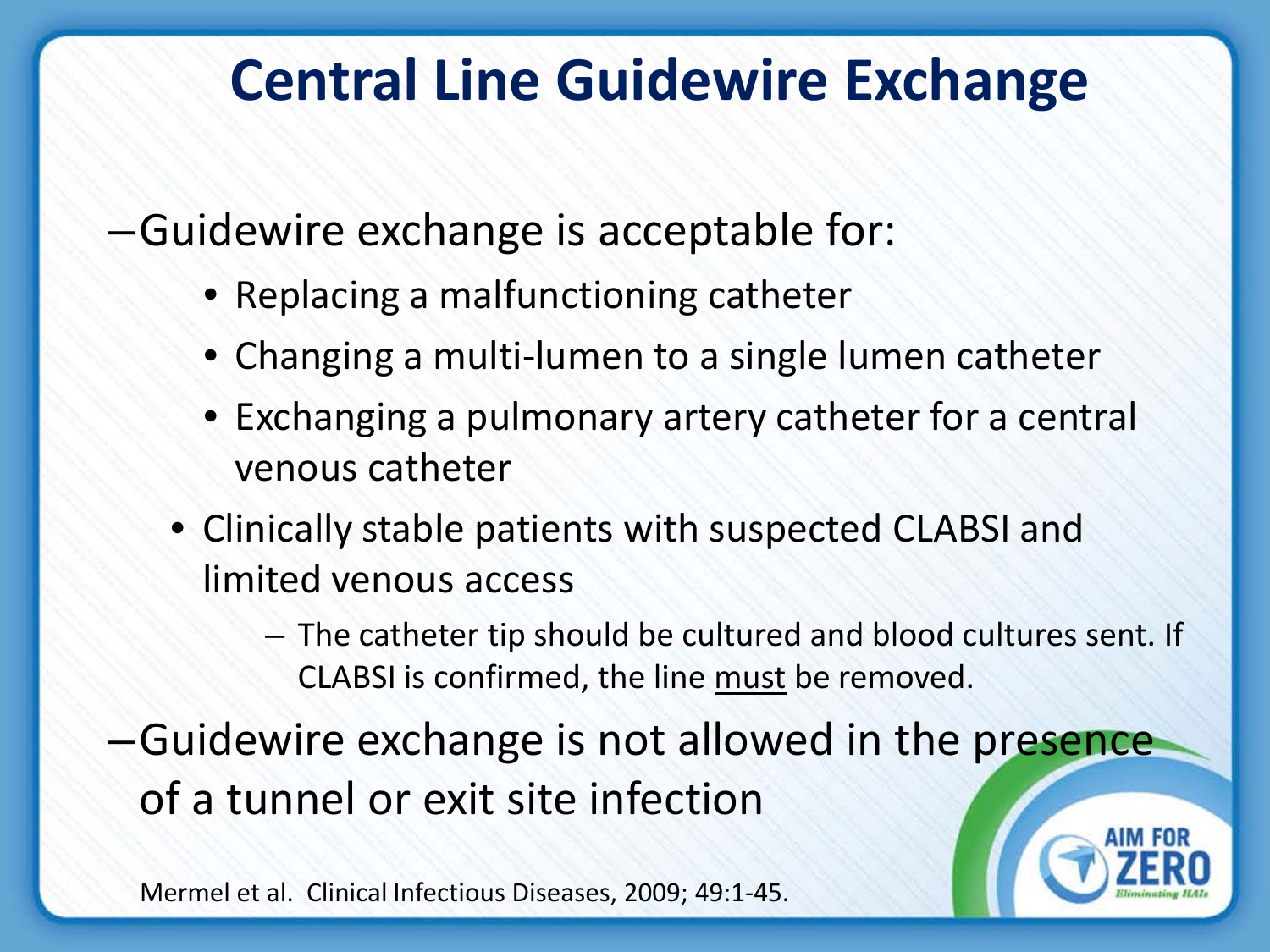#### **Technique for Guidewire Exchange**

- Follow same procedures for insertion of new catheter
- Remember to switch to a **new set of sterile gloves** prior to handling the new catheter (this can be accomplish by putting on two pairs of sterile gloves prior to procedure start).

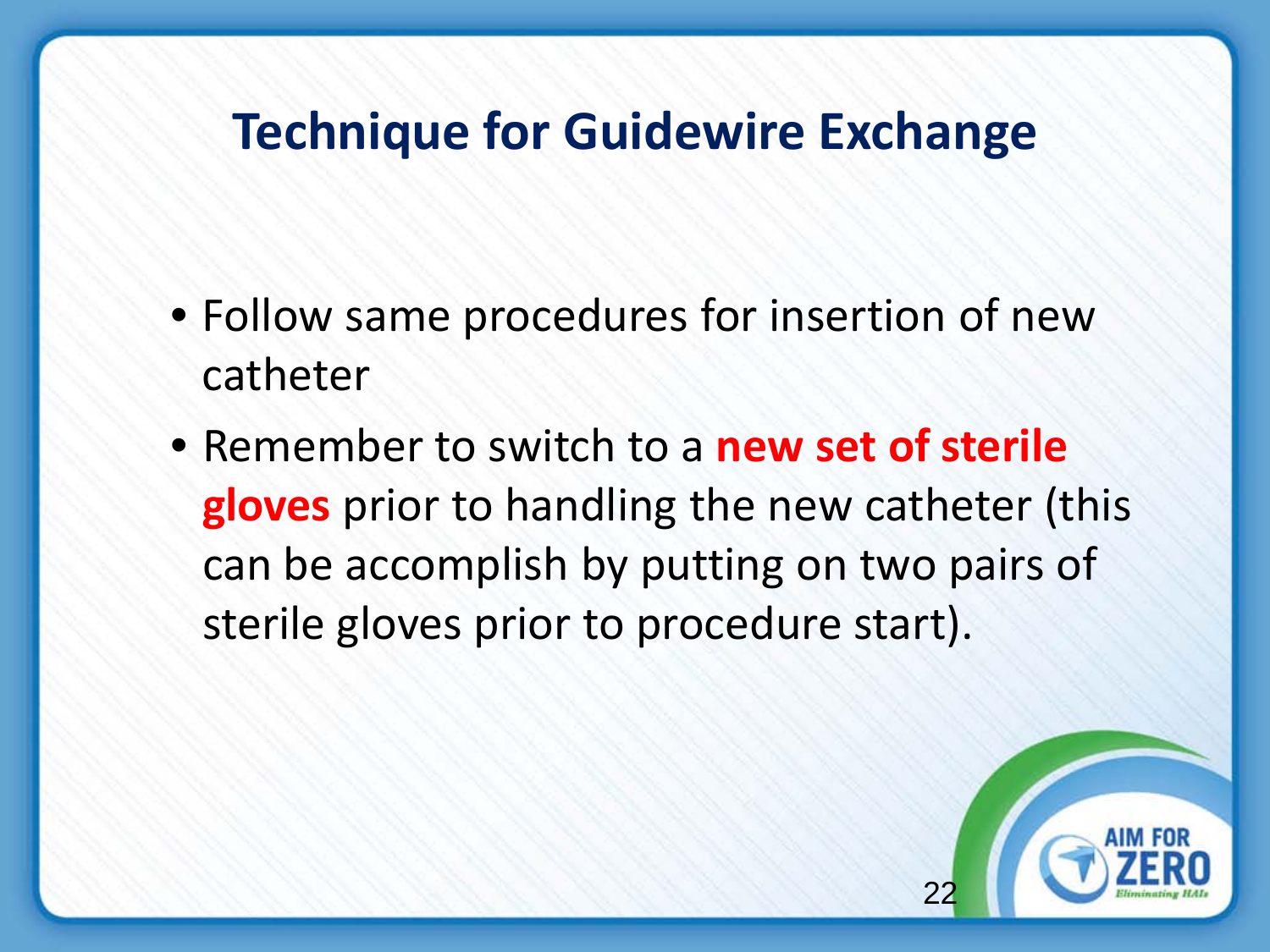### **Summary: Preventing CLABSI Key Points**

#### **Correct** indication

**Correct** site - try and avoid femoral insertion

**Correct** skin preparation - use CHG/alcohol

**Correct** compliance with best practice

•Hand hygiene

•Maximum barrier

**Correct** reason for line continuation

**Correct** communication with team to assure compliance with all of above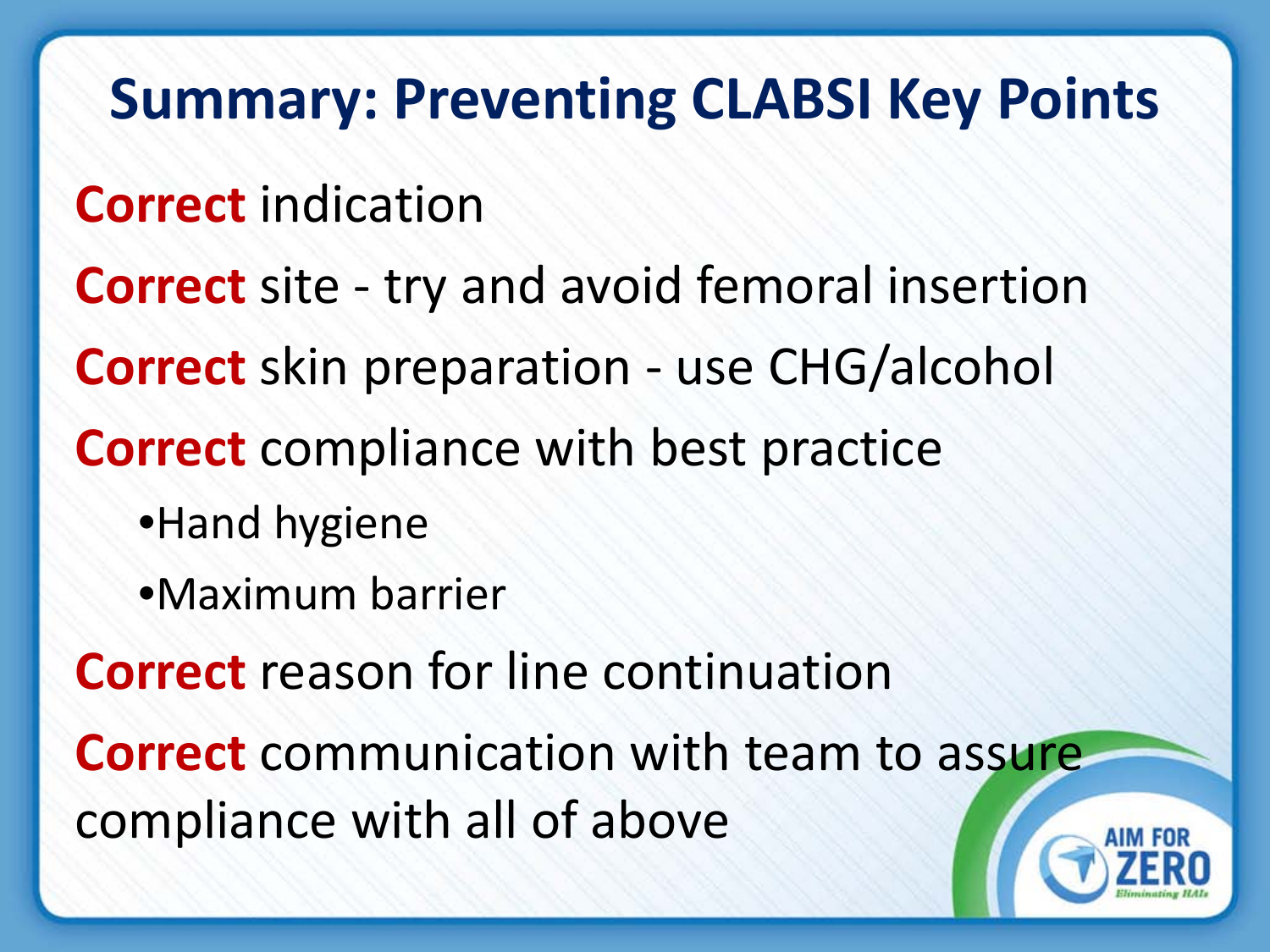### **When CLABSI is Suspected:**

- If the patient is septic and CLABSI is strongly suspected to be the source, remove the catheter.
- Perform appropriate cultures
- –Document results based on either IDSA criteria or NHSN criteria

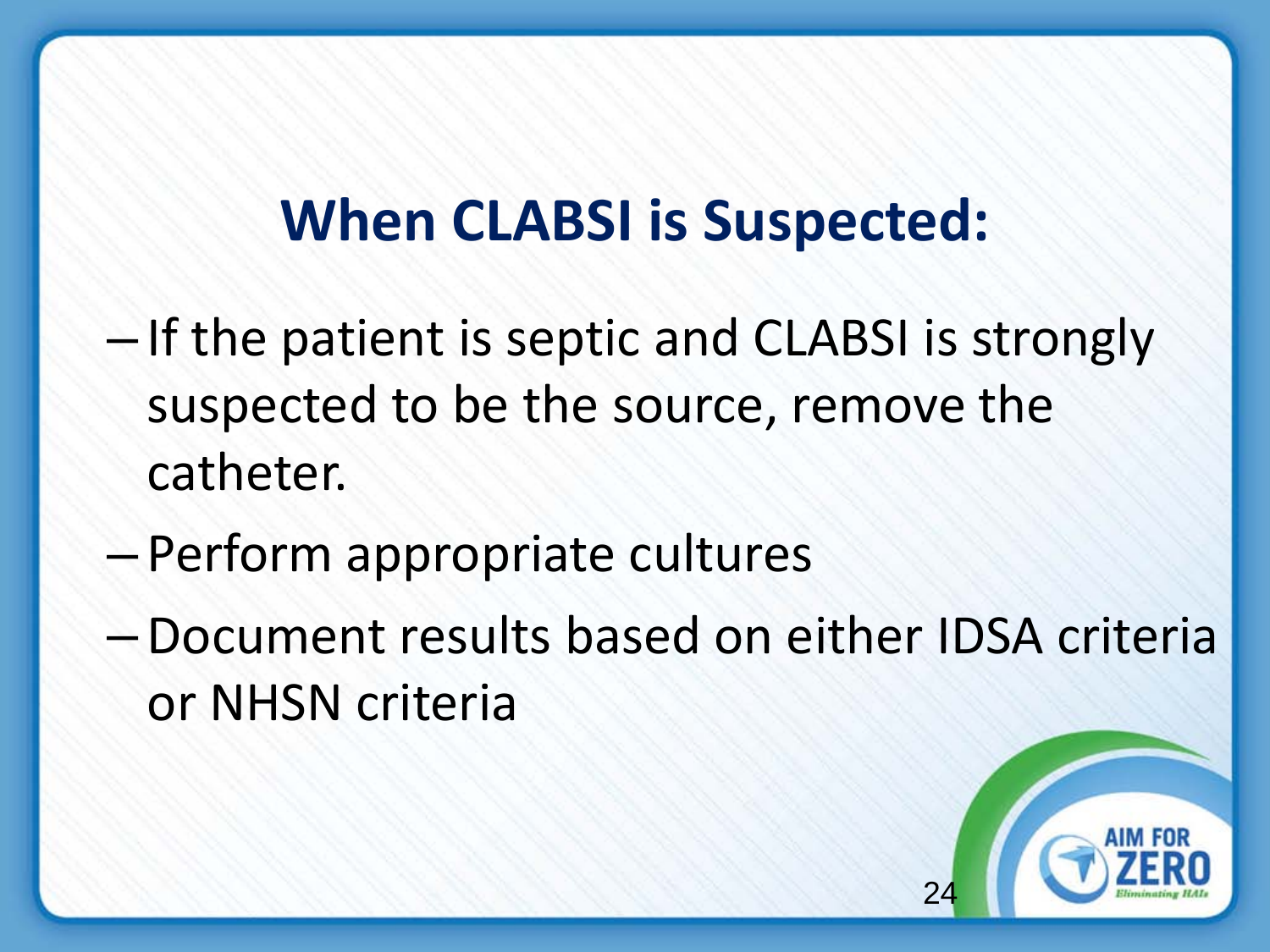## **Central Line Cultures Suspected CLABSI: Method #1 (IDSA)**

- Remove all dressings and cap off all hubs/ports, then paint the site with antiseptic solution, and include within the sterile field.
- Remove line en-bloc. Under no circumstance should catheters be cut prior to removal.
- Remove the catheter aseptically, avoiding contact with the patient's skin and catheter tray.
- Use **sterile scissors** to cut a 5cm segment, including the tip and place it into a culture container and promptly send to micro.
	- Semiquantitative culture of catheter tips is usually performed by rolling the tip across an agar plate; the presence of >15 colonies along with the same organism isolated from peripheral blood with clinical signs and symptoms and no other recognized source is consistent with a CLABSI.
	- Comment: A positive catheter tip by itself is not diagnostic for a CLABSI; Do not routinely culture catheter tips on removal unless there are clinical signs and symptoms for infection.

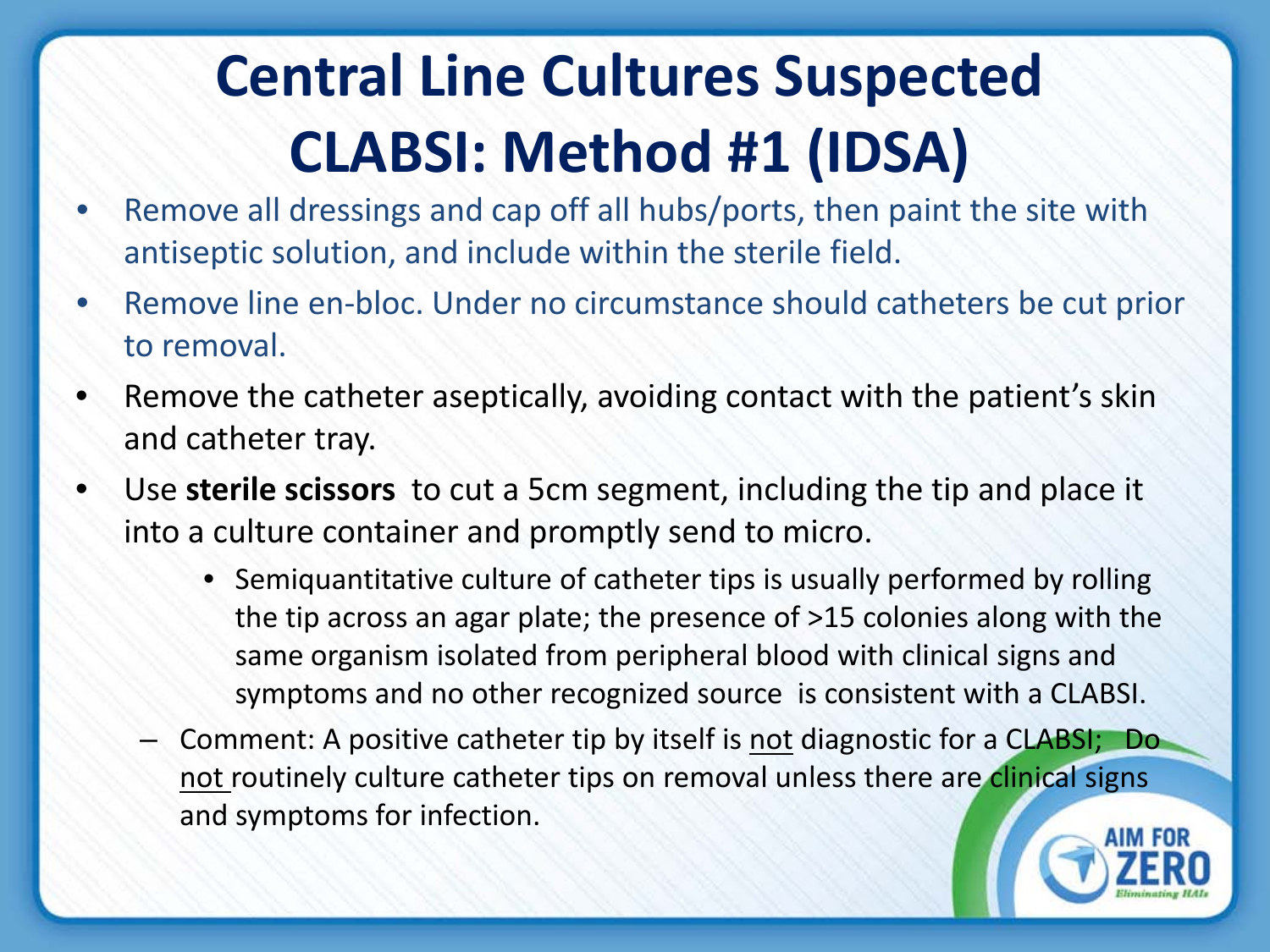#### **Central Line Cultures: Method #2 (IDSA)**

- For suspected CLABSI draw one set through device and one set from a separate venipuncture. Blood cultures from both line and venipuncture must be positive for same organism with clinical signs and symptoms and no other recognized source. A positive culture from the line only is probably a contaminant and should not be treated.
- Alternative:
	- Time to detection: Differential period of central line culture versus peripheral blood culture positivity > 2 hours (must be equal volumes)
	- Simultaneous quantitative blood cultures with a ≥5:1 ratio central line versus peripheral blood culture
	- Draw 2 separate venipuncture blood cultures-see NHSN criteria